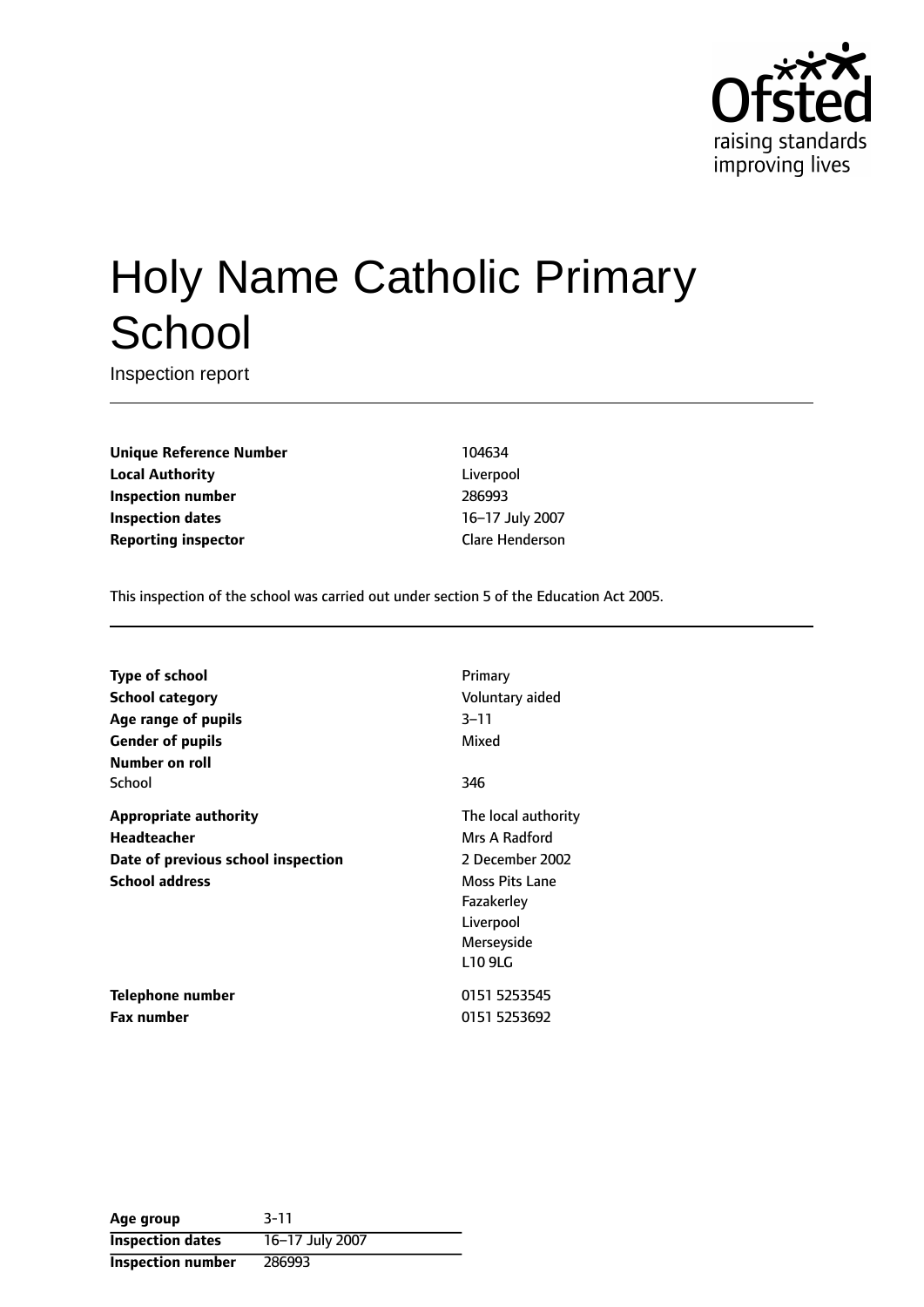.

© Crown copyright 2007

#### Website: www.ofsted.gov.uk

This document may be reproduced in whole or in part for non-commercial educational purposes, provided that the information quoted is reproduced without adaptation and the source and date of publication are stated.

Further copies of this report are obtainable from the school. Under the Education Act 2005, the school must provide a copy of this report free of charge to certain categories of people. A charge not exceeding the full cost of reproduction may be made for any other copies supplied.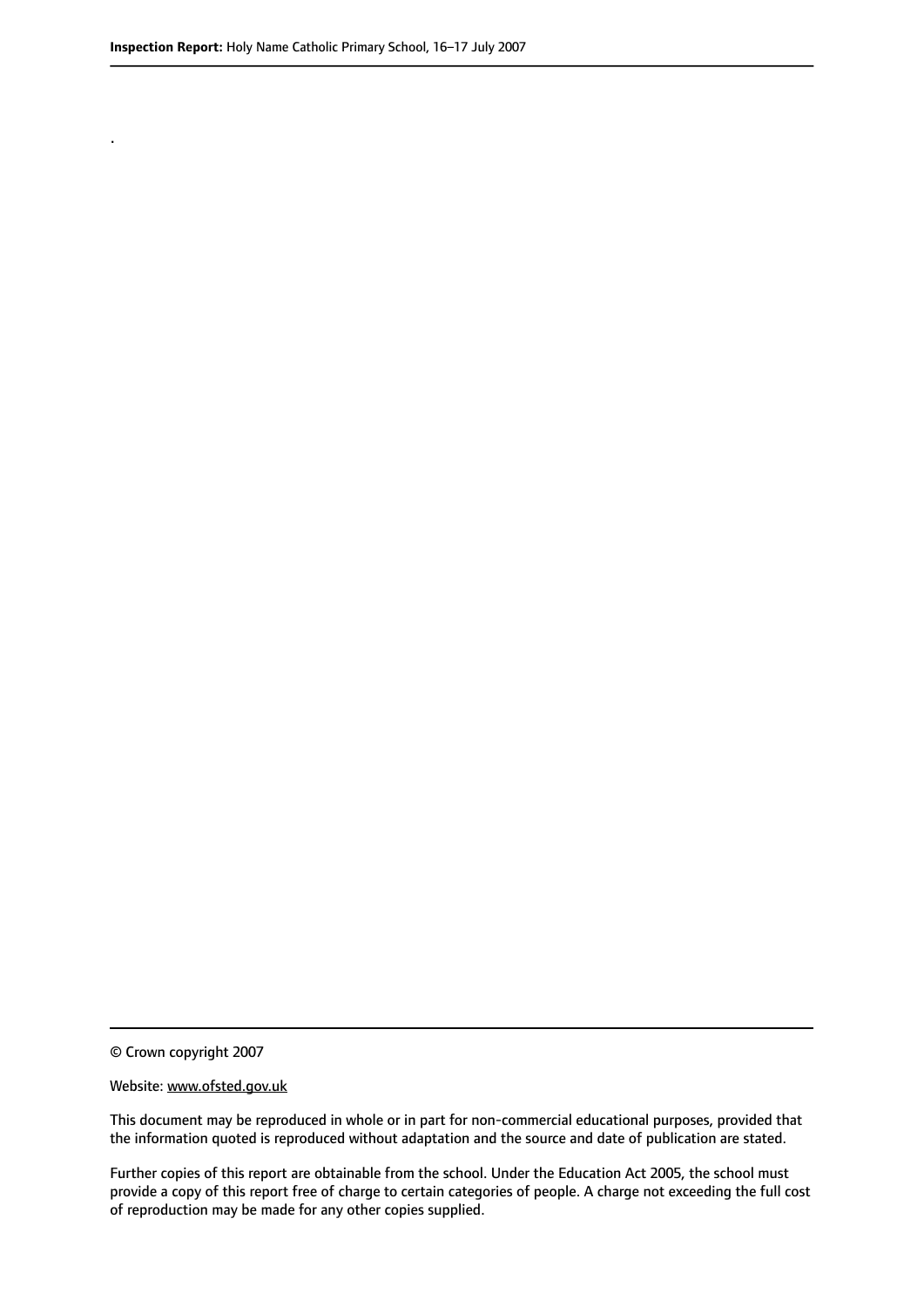# **Introduction**

The inspection was carried out by three Additional Inspectors.

#### **Description of the school**

This school, above average in size, serves an area of considerable social disadvantage. The proportion of pupils eligible for free school meals is above average. Most pupils are of White British heritage. An increasing number are from minority ethnic families, some of whom are at an early stage of learning to speak English. The proportion of pupils identified as having learning difficulties and/or disabilities is above average. Children's skills on entry to the Nursery are below those expected at this age, particularly in speaking, listening and social skills. The school has gained many awards, including those for being a Healthy School and Dyslexia Friendly School.

#### **Key for inspection grades**

| Grade 1 | Outstanding  |
|---------|--------------|
| Grade 2 | Good         |
| Grade 3 | Satisfactory |
| Grade 4 | Inadequate   |
|         |              |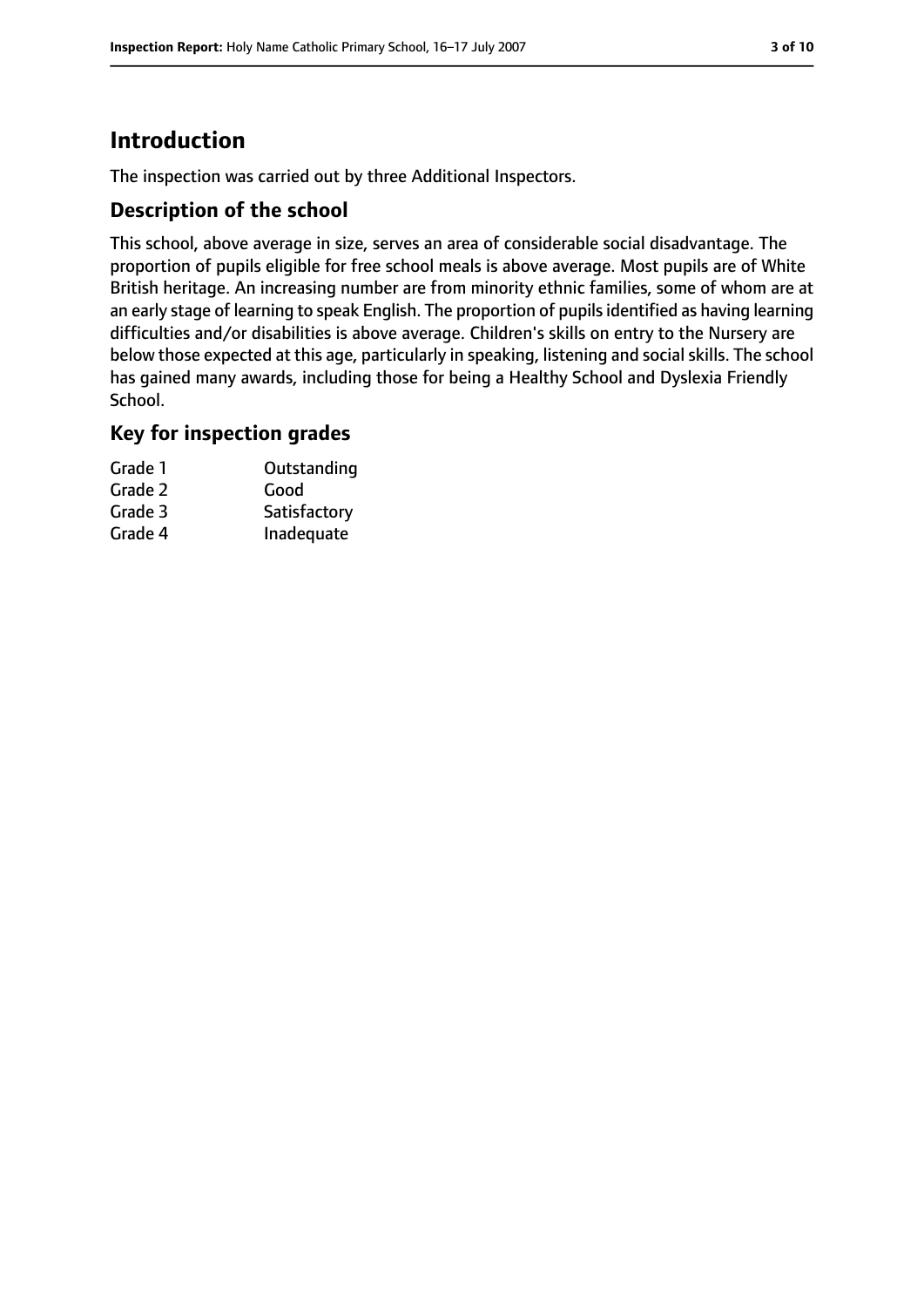# **Overall effectiveness of the school**

#### **Grade: 2**

Holy Name is a good school that provides good value for money. There are significant strengths, not least pupils' outstanding personal development and the good leadership and management. These are reflected in the good care, guidance and support pupils receive. This view is borne out by parents who are happy with its work. They make comments such as, 'staff genuinely care for my children which gives me, as a parent, total peace of mind'. The school has addressed the issues raised during the previous inspection and demonstrates a good capacity for further improvement.

Achievement is good. Children enter the Nursery with skills below those expected for their age. As a result of the good quality teaching they receive, many reach standards that are similar to the national average by the time they move to Year 1. This represents good progress. Pupils continue to make good progress through Years 1 to 6 so that, by the time they leave the school, they reach average standards in English and mathematics. The school has been working hard to help pupils in Years 5 and 6 to catch up, following some disruption to their learning through staffing difficulties in the past. This has largely been successful, through high quality teaching, in bringing pupils up to average levels. However, the most able pupils do not perform as well as could be expected in English and mathematics.

Pupils have excellent attitudes to learning and behaviour is exemplary. They know the importance of keeping fit and healthy, and how to keep safe. Effective systems to prevent bullying and racism help them to feel secure. Many of them serve their school and the local community well in a range of different ways. This provides a positive basis for the next stages of their education and future well-being.

The curriculum is good, with an adequate emphasis on basic skills in literacy and numeracy lessons, but pupils do not have enough opportunities to extend their writing skills in the other subjects which they study. Good teaching ensures that all pupils experience a stimulating, well organised and structured learning environment that supports their personal development well. Children make good progress because, in most lessons, teachers make good use of assessment information to plan activities in which all pupils want to be involved. Governors are well informed and support and challenge the school effectively. The school's links with outside agencies are supportive of pupils' learning and have been influential in improving their academic and personal development. The school's evaluation of its own effectiveness is generally accurate, if a little modest in the areas of personal development and achievement.

#### **What the school should do to improve further**

- Ensure that the most able pupils are sufficiently challenged in English and mathematics.
- Extend opportunities for pupils to develop their writing skills across the curriculum, for example, in history, science and geography.

# **Achievement and standards**

#### **Grade: 2**

On entry to school, pupils' skills are below average for their age. By the end of Reception, they have made good progress: many meet and some exceed the goals set for them. The school has been particularly successful, through the introduction of a structured letters and sounds programme, in improving children's communication skills and science. Standards reached by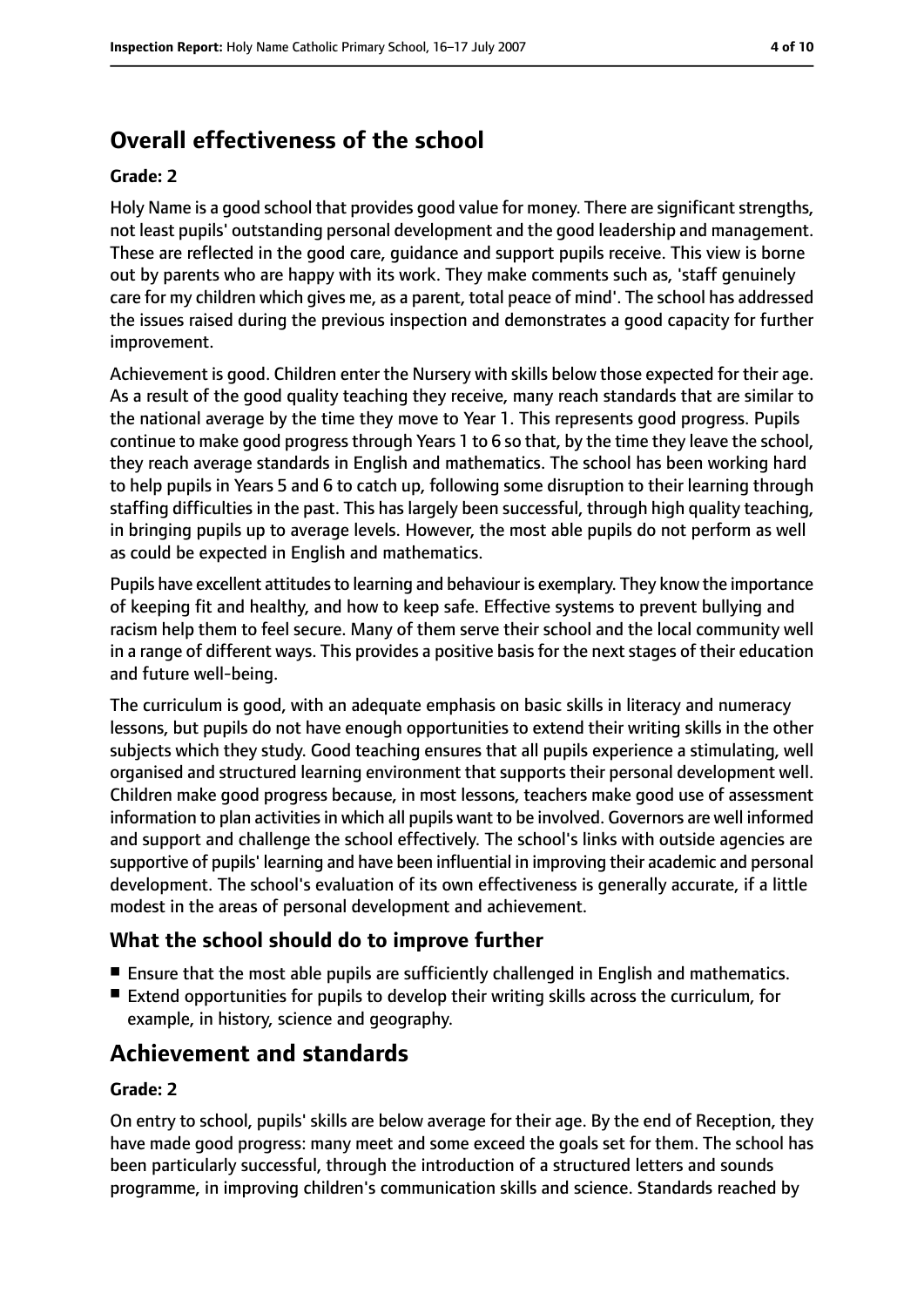pupils at the end of Year 2 and 6 have, in the years since the last inspection, been broadly average in English and mathematics, representing good progress overall. However, during this time, disruptions to staffing in some Key Stage 2 classes have slowed progress, particularly for the most able pupils. The achievement of pupils with learning difficulties and/or disabilities and those at an early stage of learning English is as good as their classmates.

# **Personal development and well-being**

#### **Grade: 1**

Pupils' personal development and well-being, including their spiritual, moral, social and cultural development, are outstanding. The school pays very good attention to developing all pupils' understanding of the multicultural society in which they live. Consequently, pupils work and play happily together showing their commitment to racial harmony. They say they feel safe and that there is always someone to turn to for help. The 'worry and sorry boxes', introduced by the school council, are very helpful if they are worried or feel they have been unkind to someone. Pupils thoroughly enjoy school as seen by their improved attendance, which is now about average. This shows a considerable improvement since the previous inspection. Pupils say that they appreciate the good opportunities they have to learn from, and with, others in the school community. Behaviour is excellent because of the very good way staff and pupils relate to one another. The school has an award for being a healthy school. This underlines their commitment to making pupils aware of the need to be healthy and safe. The school is calm and free from bullying and harassment. Pupils have a strong sense of belonging and pride in the school community. Consequently, they willingly take responsibility for others through, for example, the work of the school council or becoming a playground leader.

# **Quality of provision**

## **Teaching and learning**

#### **Grade: 2**

The quality of teaching and learning is good. A comment typical of pupils confirms this; 'our teachers do not have favourites and help you do your best'. In most lessons, teachers show high expectations of how hard pupils should work and what they should achieve, and give good support to pupils who need it. As a result, pupils enjoy their lessons, are keen to work hard and do their best. Classroom management is excellent and promotes exemplary behaviour. In most lessons, teachers display good subject knowledge and, consequently, pupils are provided with interesting learning experiences, which hold their attention and enable them to make good progress. In less successful lessons, the most able pupils are not always provided with challenging enough activities. Recently introduced assessment of pupils' progress starts in the Foundation Stage and continues through the school, helping to keep pupils 'on track'. Teaching assistants are managed to best effect in supporting the needs of those with learning difficulties and/or disabilities enabling them to make good progress.

## **Curriculum and other activities**

#### **Grade: 2**

The curriculum is good in meeting the needs of all pupils, including those with learning difficulties and/or disabilities. However, although the curriculum places appropriate emphasis on developing literacy and numeracy skills, it does not provide enough opportunities for pupils to develop their writing skills in subjects other than English. The curriculum in the Foundation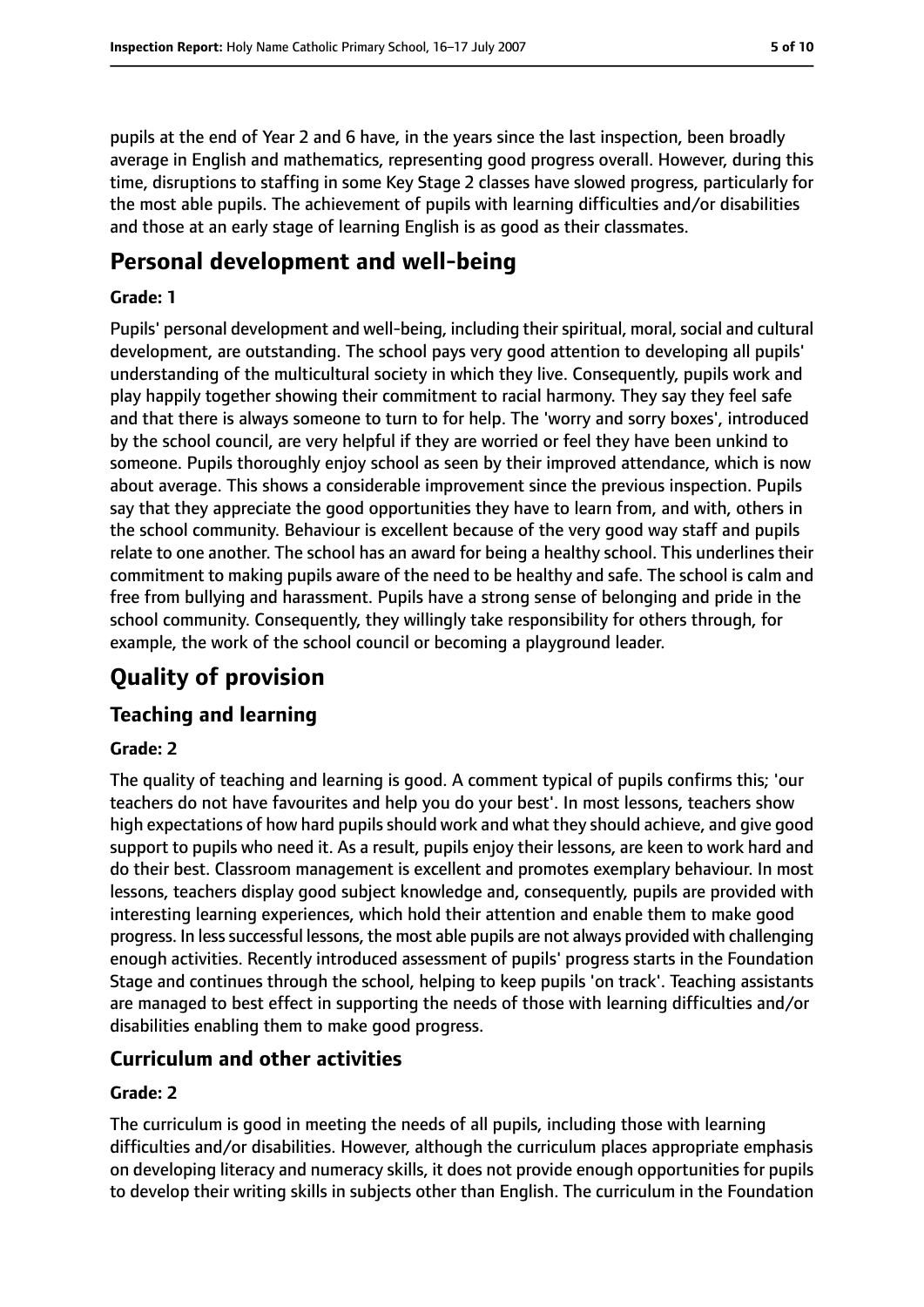Stage gives pupils a good introduction to learning, laying the basis for the development of key social and emotional skills that are nurtured well throughout the school. An exciting range of visitors to the school helps pupils to develop their skills and knowledge, and supports their personal development well. However, chances for pupils to gain first-hand experiences through visits to places of educational interest are limited. Consequently, opportunities for stimulating further work are missed. Extra-curricular sporting and creative activities promote pupils' fitness, health and enjoyment and are very popular. Pupils with special gifts or talents are provided with additional activities to help them to develop their skills.

#### **Care, guidance and support**

#### **Grade: 2**

Outstanding care and commitment to pupils' well-being is displayed in the very good relationships evident in lessons and throughout the school. Pupils' welfare is promoted very well through the curriculum which enables them to avoid unnecessary risks and lead healthy lifestyles. For example, along with the community police officer, pupils learned about how to keep safe on the Internet. The school has recently introduced ways of checking and recording how well pupils are doing in their work. These systems are being used well to set individual and group targets for learning. Pupils understand their targets and that meeting them will improve their work. However, systems are at an early stage and have yet to impact fully on raising standards for the most able pupils. Safeguarding and child protection procedures are in place.

# **Leadership and management**

#### **Grade: 2**

Leadership and management are good. The headteacher provides strong leadership and she is ably supported by staff and governors. They share a clear vision for the future success of the school. Subject leaders are knowledgeable and use a wide range of procedures to monitor and evaluate the effectiveness of teaching in terms of how pupils' learning has improved. Teamwork is productive and there is a commitment amongst staff to provide the best possible learning environment for all pupils. Because of this, equality of opportunity for each pupil is good. All staff take good care of pupils and make an effective contribution to the smooth running of the school. Parental support for the school reflects their recognition that it is well run and managed for the benefit of their children. Governors are very committed to the school and fulfil their responsibilities effectively. They are both supportive and challenging and do not hesitate in questioning the day-to-day procedures and practices of the school.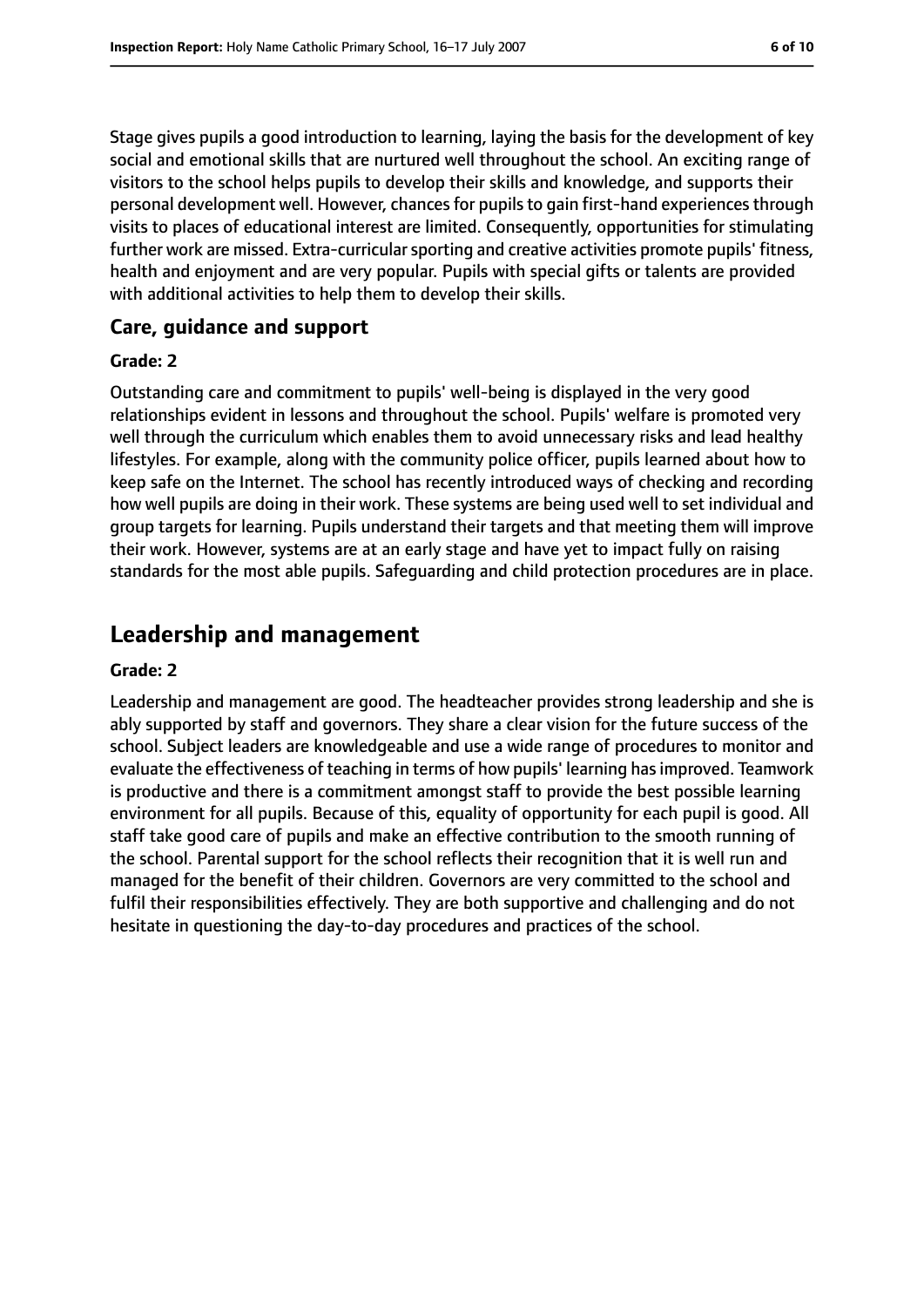**Any complaints about the inspection or the report should be made following the procedures set out in the guidance 'Complaints about school inspection', which is available from Ofsted's website: www.ofsted.gov.uk.**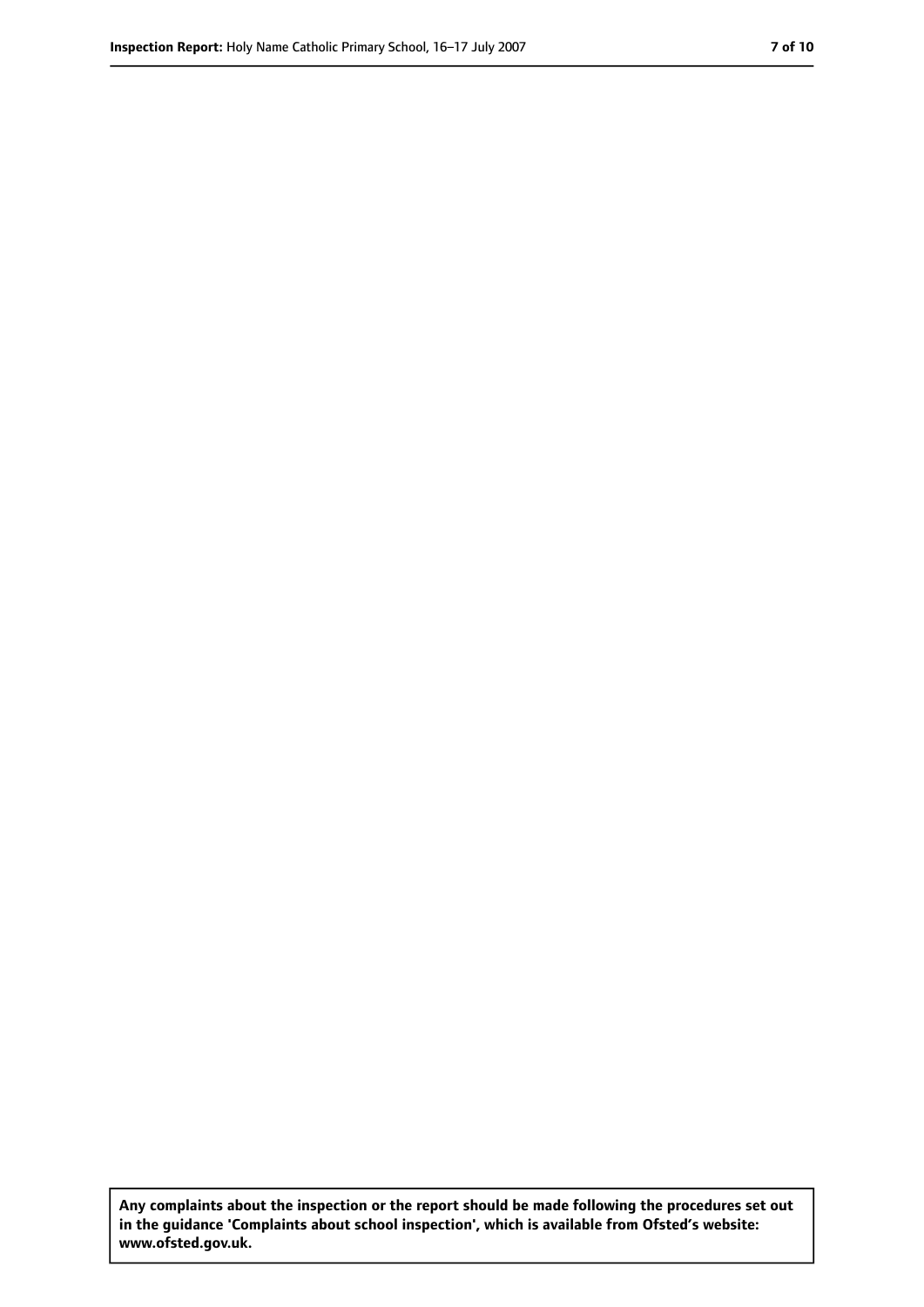#### **Annex A**

# **Inspection judgements**

| Key to judgements: grade 1 is outstanding, grade 2 good, grade 3 satisfactory, and grade 4 $\,$ | <b>School</b>  |
|-------------------------------------------------------------------------------------------------|----------------|
| inadequate                                                                                      | <b>Overall</b> |

## **Overall effectiveness**

| How effective, efficient and inclusive is the provision of education, integrated<br>care and any extended services in meeting the needs of learners? |     |
|------------------------------------------------------------------------------------------------------------------------------------------------------|-----|
| How well does the school work in partnership with others to promote learners'<br>well-being?                                                         |     |
| The quality and standards in the Foundation Stage                                                                                                    |     |
| The effectiveness of the school's self-evaluation                                                                                                    |     |
| The capacity to make any necessary improvements                                                                                                      |     |
| Effective steps have been taken to promote improvement since the last<br>inspection                                                                  | Yes |

## **Achievement and standards**

| How well do learners achieve?                                                                               |  |
|-------------------------------------------------------------------------------------------------------------|--|
| The standards <sup>1</sup> reached by learners                                                              |  |
| How well learners make progress, taking account of any significant variations between<br>groups of learners |  |
| How well learners with learning difficulties and disabilities make progress                                 |  |

#### **Personal development and well-being**

| How good is the overall personal development and well-being of the<br>learners?                                  |  |
|------------------------------------------------------------------------------------------------------------------|--|
| The extent of learners' spiritual, moral, social and cultural development                                        |  |
| The behaviour of learners                                                                                        |  |
| The attendance of learners                                                                                       |  |
| How well learners enjoy their education                                                                          |  |
| The extent to which learners adopt safe practices                                                                |  |
| The extent to which learners adopt healthy lifestyles                                                            |  |
| The extent to which learners make a positive contribution to the community                                       |  |
| How well learners develop workplace and other skills that will contribute to<br>their future economic well-being |  |

## **The quality of provision**

| How effective are teaching and learning in meeting the full range of the<br>learners' needs?          |  |
|-------------------------------------------------------------------------------------------------------|--|
| How well do the curriculum and other activities meet the range of needs<br>and interests of learners? |  |
| How well are learners cared for, quided and supported?                                                |  |

 $^1$  Grade 1 - Exceptionally and consistently high; Grade 2 - Generally above average with none significantly below average; Grade 3 - Broadly average to below average; Grade 4 - Exceptionally low.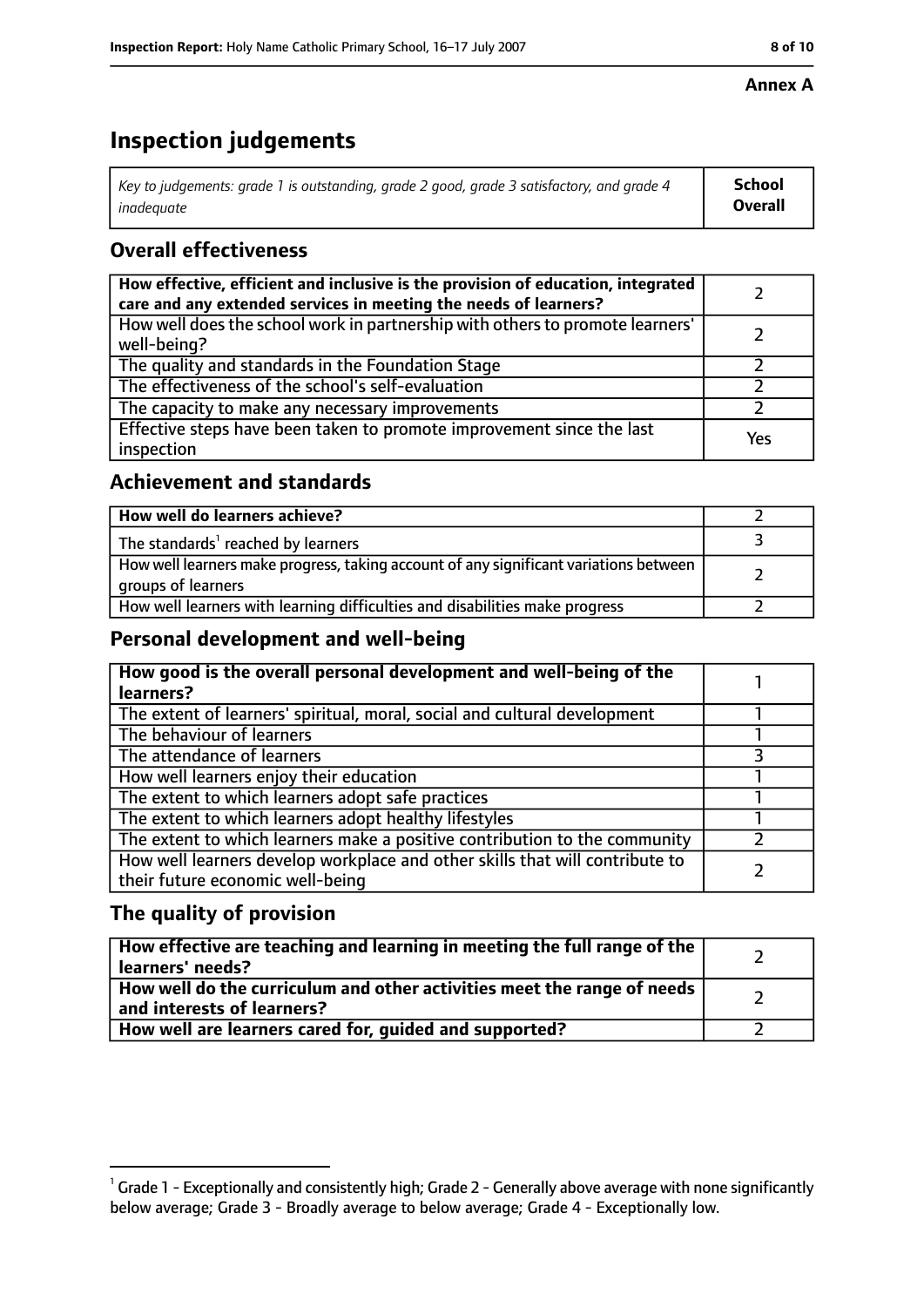# **Leadership and management**

| How effective are leadership and management in raising achievement                                                                              |     |
|-------------------------------------------------------------------------------------------------------------------------------------------------|-----|
| and supporting all learners?                                                                                                                    |     |
| How effectively leaders and managers at all levels set clear direction leading<br>to improvement and promote high quality of care and education |     |
| How effectively performance is monitored, evaluated and improved to meet<br>challenging targets                                                 |     |
| How well equality of opportunity is promoted and discrimination tackled so<br>that all learners achieve as well as they can                     |     |
| How effectively and efficiently resources, including staff, are deployed to<br>achieve value for money                                          | 7   |
| The extent to which governors and other supervisory boards discharge their<br>responsibilities                                                  | 7   |
| Do procedures for safequarding learners meet current government<br>requirements?                                                                | Yes |
| Does this school require special measures?                                                                                                      | No  |
| Does this school require a notice to improve?                                                                                                   | No  |